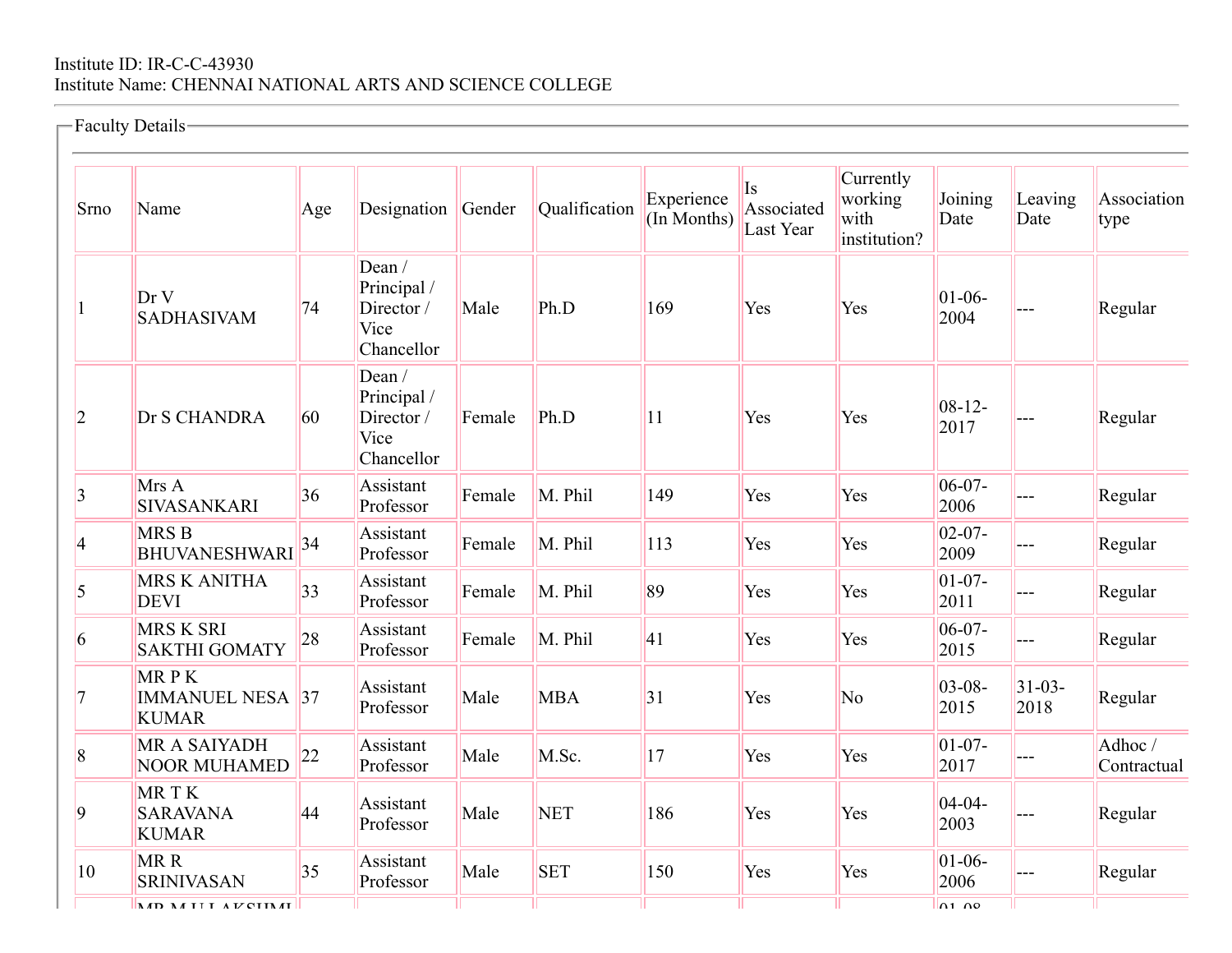| 11 | <b>IVIK IVI</b> U LANSHIVII $\ $ 35<br><b>NARAYANAN</b> |              | Other                  | Male   | M. Phil    | 148 | Yes | Yes | $U1-U0$ -<br>2006   | $---$ | Regular               |
|----|---------------------------------------------------------|--------------|------------------------|--------|------------|-----|-----|-----|---------------------|-------|-----------------------|
| 12 | <b>MRSR</b><br><b>HEMALATHA</b>                         | 30           | Assistant<br>Professor | Female | M. Phil    | 76  | Yes | Yes | $16-07-$<br>2012    |       | Regular               |
| 13 | MR <sub>S</sub><br><b>KANDASWAMY</b>                    | 50           | Other                  | Male   | PGDCA      | 171 | Yes | Yes | $01-09-$<br>2004    |       | Regular               |
| 14 | MR R<br><b>VISWANATHAN</b>                              | 34           | Other                  | Male   | <b>BFA</b> | 88  | Yes | Yes | $18-07-$<br>2011    |       | Regular               |
| 15 | <b>MRL ANDREW</b><br><b>CHARLIN RAJA</b>                | $ 30\rangle$ | Other                  | Male   | M.Sc.      | 83  | Yes | Yes | $04-01-$<br>2012    |       | Adhoc/<br>Contractual |
| 16 | N GANESAN                                               | 36           | Assistant<br>Professor | Male   | M. Phil    | 160 | Yes | Yes | $14-07-$<br>2005    |       | Regular               |
| 17 | <b>VIAJAYANANTH S</b>                                   | 38           | Assistant<br>Professor | Male   | M. Phil    | 146 | Yes | Yes | $22 - 09$<br>2006   |       | Regular               |
| 18 | N VASUGI                                                | 41           | Assistant<br>Professor | Female | M. Phil    | 40  | Yes | Yes | $15-07-$<br>2015    |       | Adhoc/<br>Contractual |
| 19 | <b>B V FEBIYOLA</b>                                     | 36           | Assistant<br>Professor | Female | M. Phil    | 18  | Yes | Yes | $01-06-$<br>2017    |       | Adhoc/<br>Contractual |
| 20 | PADMA PRIYA S G                                         | 33           | Assistant<br>Professor | Female | M. Phil    | 28  | Yes | Yes | $11 - 07 -$<br>2016 |       | Adhoc/<br>Contractual |
| 21 | POORANI V                                               | 36           | Assistant<br>Professor | Female | M. Phil    | 137 | Yes | Yes | $01 - 07 -$<br>2007 |       | Regular               |
| 22 | <b>RAJESH D</b>                                         | 36           | Assistant<br>Professor | Male   | M. Phil    | 64  | Yes | Yes | $15-07-$<br>2013    |       | Regular               |
| 23 | <b>MALATHI V B</b>                                      | 40           | Assistant<br>Professor | Female | M. Phil    | 76  | Yes | Yes | $13 - 07 -$<br>2012 |       | Regular               |
| 24 | YAMINI B                                                | 51           | Assistant<br>Professor | Female | M. Phil    | 160 | Yes | Yes | $14-07-$<br>2005    |       | Regular               |
| 25 | PONGODHY M                                              | 37           | Assistant<br>Professor | Female | M. Phil    | 76  | Yes | Yes | $13-07-$<br>2012    |       | Regular               |
| 26 | PRADEEPA K                                              | $ 43\rangle$ | Assistant<br>Professor | Female | M.COM      | 28  | Yes | Yes | $12 - 07 -$<br>2016 |       | Adhoc/<br>Contractual |
| 27 | <b>SEEMA</b><br><b>KARTHIKA E</b>                       | 29           | Assistant<br>Professor | Female | M. Phil    | 17  | Yes | Yes | $04-07-$<br>2017    |       | Adhoc/<br>Contractual |
| 28 | <b>SUGERTHANA</b><br><b>HELENA SELES D</b>              | 24           | Assistant<br>Professor | Female | M. Phil    | 16  | Yes | Yes | $12 - 07 -$<br>2017 |       | Adhoc/<br>Contractual |
|    |                                                         |              | $\Delta$ ecistant      |        |            |     |     |     | 72.08               |       | $\Delta$ dhoc /       |